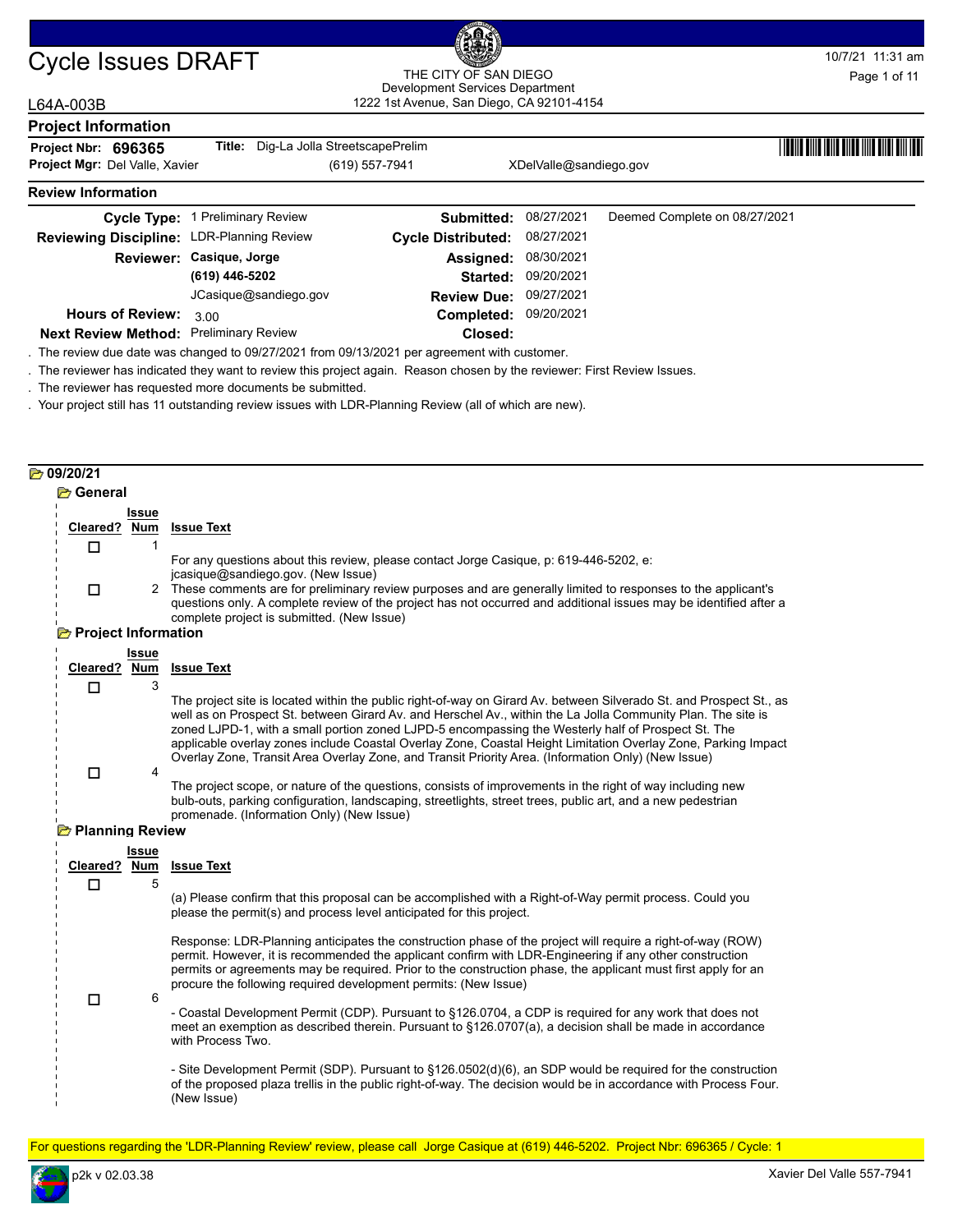### Cycle Issues DRAFT THE CITY OF SAN DIEGO THE CITY OF SAN DIEGO Page 2 of 11 1222 1st Avenue, San Diego, CA 92101-4154 THE CITY OF SAN DIEGO Development Services Department Page 2 of 11

偑

### L64A-003B

| .<br>---     |                   |                                                                                                                                                                                                                                                                                                                                                                                                                                                                                                                                                                                                               |   |  |                                                                                                                                                                                                                                                                                                                                                                  |
|--------------|-------------------|---------------------------------------------------------------------------------------------------------------------------------------------------------------------------------------------------------------------------------------------------------------------------------------------------------------------------------------------------------------------------------------------------------------------------------------------------------------------------------------------------------------------------------------------------------------------------------------------------------------|---|--|------------------------------------------------------------------------------------------------------------------------------------------------------------------------------------------------------------------------------------------------------------------------------------------------------------------------------------------------------------------|
| Cleared? Num | <b>Issue</b><br>7 | <b>Issue Text</b>                                                                                                                                                                                                                                                                                                                                                                                                                                                                                                                                                                                             |   |  |                                                                                                                                                                                                                                                                                                                                                                  |
| □            |                   | - Public Right-of-Way Vacation. Pursuant to §125.0910(d), a vacation would be required to vacate the upper half<br>of Prospect St. and relocate it to the lower half. Pursuant to §125.0904, a decision shall be made in accordance<br>with Process Five.                                                                                                                                                                                                                                                                                                                                                     |   |  |                                                                                                                                                                                                                                                                                                                                                                  |
|              | 8                 | - Pursuant to §112.0103(a), when an applicant applies for more than one permit for a single development, the<br>applications shall be consolidated and a decision shall be made in accordance with the highest applicable<br>decision level. For the proposed development, the consolidation would result in a Process Five decision. (New<br>Issue)                                                                                                                                                                                                                                                          |   |  |                                                                                                                                                                                                                                                                                                                                                                  |
| П            |                   | (b) Please indicate the process to allow for the installation of public art within the public right of way. Are there<br>specific staff member to reach out to and incorporate as part of the development review process as it relates to<br>public art?                                                                                                                                                                                                                                                                                                                                                      |   |  |                                                                                                                                                                                                                                                                                                                                                                  |
| п            |                   |                                                                                                                                                                                                                                                                                                                                                                                                                                                                                                                                                                                                               | 9 |  | Response: Staff is of the understanding that a privately funded art installation in the public right-of way would be<br>reviewed by the typical reviewers to be included in the overall project review for the Vacation/CDP/SDP.<br>However, a publicly funded installation may require input from the San Diego Commission for Arts and Culture.<br>(New Issue) |
|              |                   | (c) The project will likely be constructed in phases. Are there special conditions we adhere to for this?<br>Response: Given the nature of the proposed development being entirely within the public right-of-way, any<br>conditions having to do with a phased proposal will likely come from LDR-Engineering, LDR-Transportation,<br>LDR-Environmental, and PUD. At this time, LDR-Planning does not see any special conditions arising from a<br>phased-development. (New Issue)                                                                                                                           |   |  |                                                                                                                                                                                                                                                                                                                                                                  |
| п            | 10                | Additional elements that LDR-Planning would like the applicant to keep in mind with the development of this<br>project:                                                                                                                                                                                                                                                                                                                                                                                                                                                                                       |   |  |                                                                                                                                                                                                                                                                                                                                                                  |
| П            | 11                | - If any of the proposed development does not conform to the Development regulations of the La Jolla Planned<br>District, this would require a Planned Development Permit (PDP) for said deviations. This would be in<br>accordance with Process Four, however; that becomes null due to the Process Five required by the street<br>vacation. (New Issue)                                                                                                                                                                                                                                                     |   |  |                                                                                                                                                                                                                                                                                                                                                                  |
|              |                   | - Girard Av. is identified as an identified public vantage point, looking out from the intersection with Prospect St.<br>toward the ocean. Staff recommends the applicant consider the option to reverse the orientation of the public<br>plaza and have it open toward the ocean. This would likely enhance the existing public view by framing the view<br>toward the ocean as opposed to "closing" it off and having it face toward the buildings. Additionally, relocating<br>the trellis to the south end of the plaza would ensure that obstructions to the exisitng view are minimized. (New<br>Issue) |   |  |                                                                                                                                                                                                                                                                                                                                                                  |

For questions regarding the 'LDR-Planning Review' review, please call Jorge Casique at (619) 446-5202. Project Nbr: 696365 / Cycle: 1

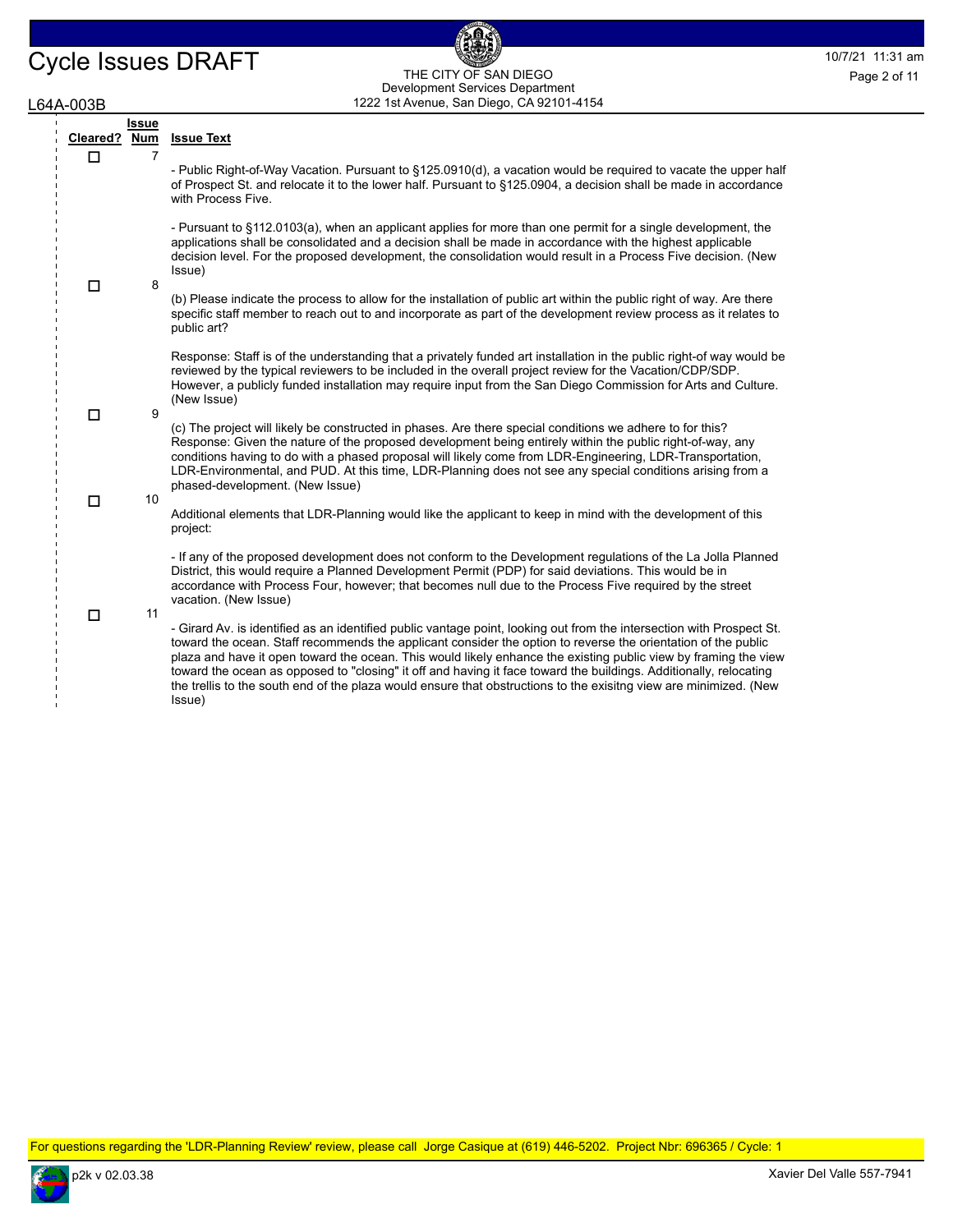# Cycle Issues DRAFT THE CITY OF SAN DIEGO Bangle 2007/21 11:31 am

# THE CITY OF SAN DIEGO

|                                         |                                                                                                                                                                                              | THE CITY OF SAN DIEGO<br>Development Services Department |            |                                                                                                                     | Page 3 of 11 |
|-----------------------------------------|----------------------------------------------------------------------------------------------------------------------------------------------------------------------------------------------|----------------------------------------------------------|------------|---------------------------------------------------------------------------------------------------------------------|--------------|
| L64A-003B                               |                                                                                                                                                                                              | 1222 1st Avenue, San Diego, CA 92101-4154                |            |                                                                                                                     |              |
| <b>Review Information</b>               |                                                                                                                                                                                              |                                                          |            |                                                                                                                     |              |
|                                         | Cycle Type: 1 Preliminary Review                                                                                                                                                             | Submitted:                                               | 08/27/2021 | Deemed Complete on 08/27/2021                                                                                       |              |
| Reviewing Discipline: LDR-Environmental |                                                                                                                                                                                              | <b>Cycle Distributed:</b>                                | 08/27/2021 |                                                                                                                     |              |
|                                         | Reviewer: Osborn, Sara                                                                                                                                                                       | Assigned:                                                | 08/30/2021 |                                                                                                                     |              |
|                                         | (619) 446-5276                                                                                                                                                                               | Started:                                                 | 09/17/2021 |                                                                                                                     |              |
|                                         | Sosborn@sandiego.gov                                                                                                                                                                         | Review Due: 09/13/2021                                   |            |                                                                                                                     |              |
| <b>Hours of Review:</b>                 | 5.00                                                                                                                                                                                         | Completed:                                               | 09/28/2021 |                                                                                                                     |              |
| Next Review Method: Preliminary Review  |                                                                                                                                                                                              | Closed:                                                  |            |                                                                                                                     |              |
|                                         | The reviewer has indicated they want to review this project again. Reason chosen by the reviewer: Partial Response to Cmnts/Regs.<br>The reviewer has requested more documents be submitted. |                                                          |            |                                                                                                                     |              |
|                                         | Your project still has 12 outstanding review issues with LDR-Environmental (all of which are new).                                                                                           |                                                          |            |                                                                                                                     |              |
|                                         |                                                                                                                                                                                              |                                                          |            |                                                                                                                     |              |
|                                         |                                                                                                                                                                                              |                                                          |            |                                                                                                                     |              |
|                                         |                                                                                                                                                                                              |                                                          |            |                                                                                                                     |              |
| Preliminary Review 9.27.2021            |                                                                                                                                                                                              |                                                          |            |                                                                                                                     |              |
| <b>B</b> General                        |                                                                                                                                                                                              |                                                          |            |                                                                                                                     |              |
| <b>Issue</b>                            |                                                                                                                                                                                              |                                                          |            |                                                                                                                     |              |
| Cleared? Num<br>$\Box$                  | <b>Issue Text</b>                                                                                                                                                                            |                                                          |            | These comments are for a preliminary review only and are in response to the applicant's submitted questions. A      |              |
|                                         | complete review of the project has not been done but will be made when a complete set of plans have been                                                                                     |                                                          |            |                                                                                                                     |              |
|                                         | submitted as a part of the formal application. (New Issue)                                                                                                                                   |                                                          |            |                                                                                                                     |              |
| <b>B</b> Scope                          |                                                                                                                                                                                              |                                                          |            |                                                                                                                     |              |
| <b>Issue</b><br>Cleared? Num            | <b>Issue Text</b>                                                                                                                                                                            |                                                          |            |                                                                                                                     |              |
| 2<br>□                                  | Multi-discipline Preliminary Review for proposed La Jolla Streetscape Improvement Project within a                                                                                           |                                                          |            |                                                                                                                     |              |
|                                         | Maintenance Assessment District. The streetscape improvements include intersection pop-outs, intersection                                                                                    |                                                          |            |                                                                                                                     |              |
|                                         | Girard Avenue between Silverado Street and Prospect Street, and Prospect Street between Girard Avenue                                                                                        |                                                          |            | reconfigurations and on-street parking reconfiguration (loss of 3 spaces) located within the public right-of way at |              |
|                                         | West and Herschel Avenue. (New Issue)                                                                                                                                                        |                                                          |            |                                                                                                                     |              |
| Prelim questions                        |                                                                                                                                                                                              |                                                          |            |                                                                                                                     |              |
| <b>Issue</b>                            |                                                                                                                                                                                              |                                                          |            |                                                                                                                     |              |
| Cleared?<br><b>Num</b><br>3             | <u>Issue Text</u>                                                                                                                                                                            |                                                          |            | Question G.a.: Please confirm the environmental process for this project's approval. Please confirm that we can     |              |
| □                                       |                                                                                                                                                                                              |                                                          |            | utilize a categorical exemption under CEQA Guidelines Section 15301 (c), or a different exemption if applicable,    |              |
|                                         | to proceed with this project. (New Issue)                                                                                                                                                    |                                                          |            |                                                                                                                     |              |
| $\Box$                                  | a project. Once the project has been submitted for a full review, environmental will evaluate the project along                                                                              |                                                          |            | 4 Answer: An environmental determination cannot be made at this time. A preliminary review is not a full review of  |              |
|                                         | with all submitted materials and review of other discipline's comments. Environmental relies on all disciplines                                                                              |                                                          |            |                                                                                                                     |              |
|                                         | and submitted analysis to make an environmental determination. (New Issue)                                                                                                                   |                                                          |            |                                                                                                                     |              |
| <b>B</b> Other Project comments         |                                                                                                                                                                                              |                                                          |            |                                                                                                                     |              |

#### **Other Project comments** Ű

|  | Issue |                                                                                                                                                                                                                                                                                     |
|--|-------|-------------------------------------------------------------------------------------------------------------------------------------------------------------------------------------------------------------------------------------------------------------------------------------|
|  |       | Cleared? Num Issue Text                                                                                                                                                                                                                                                             |
|  | 5.    | Noise - The project proposes the construction of improvements within the public right of way, as such, due to the<br>proximity to the residential uses, the project would be required to submit a Noise Analysis. (New Issue)                                                       |
|  | 6     | Archaeological Resources - Provide grading quantities with a full project submittal. The project site has been<br>completely graded and is disturbed, but an Archaeological Survey could be required based on project scope in<br>order to determine potential impacts. (New Issue) |
|  |       | Tribal Cultural Resources - The project is subject to government-to-government consultation under Assembly<br>Bill (AB) 52. Staff will distribute notification to the tribes with a full submittal. (New Issue)                                                                     |
|  |       | 8 GHG - All discretionary approvals require the project to comply with the City's Climate Action Plan. Submit a City<br>of San Diego CAP Checklist and show how the project would comply with strategies in Step 2. (New Issue)                                                     |
|  |       | Transportation - EAS defers to LDR-Transportation and asks for any documents that they might require in order<br>to analyze the project improvements. (New Issue)                                                                                                                   |
|  |       | 10 Public views - Please refer to LDR Planning regarding the conformance with requirements consistent with the<br>public views along public rights of way. (New Issue)                                                                                                              |
|  | 11    | Water Quality - EAS defer to Engineering on storm water issues. (New Issue)                                                                                                                                                                                                         |
|  |       | Other - Please provide street names on all exhibits and figures. (New Issue)                                                                                                                                                                                                        |

For questions regarding the 'LDR-Environmental' review, please call Sara Osborn at (619) 446-5276. Project Nbr: 696365 / Cycle: 1

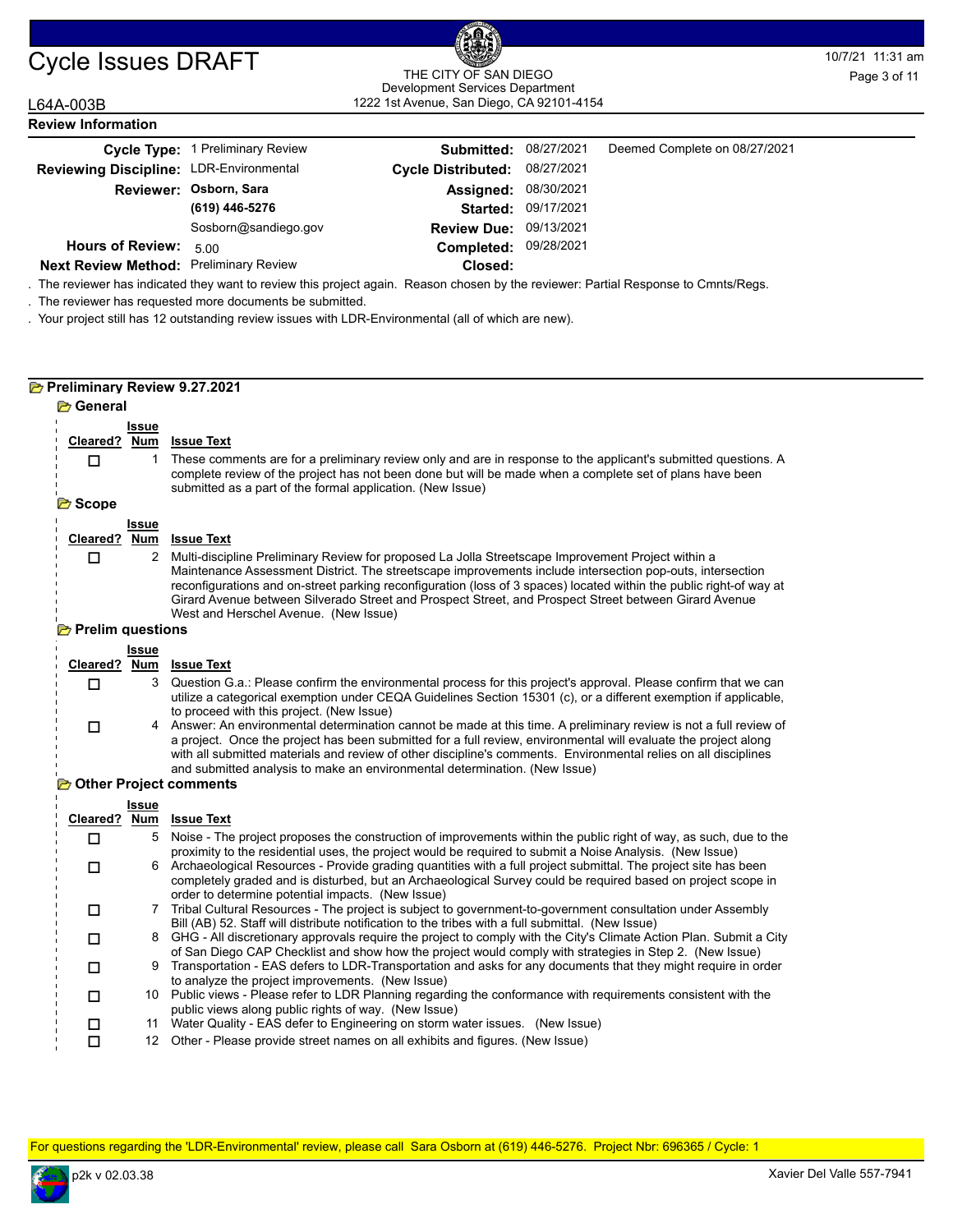# Cycle Issues DRAFT THE CITY OF SAN DIEGO THE CITY OF SAN DIEGO Page 4 of 11

# 1222 1st Avenue, San Diego, CA 92101-4154 THE CITY OF SAN DIEGO Development Services Department Page 4 of 11

### L64A-003B

| <b>Review Information</b>                     |                                  |                               |            |                               |
|-----------------------------------------------|----------------------------------|-------------------------------|------------|-------------------------------|
|                                               | Cycle Type: 1 Preliminary Review | Submitted:                    | 08/27/2021 | Deemed Complete on 08/27/2021 |
| Reviewing Discipline: LDR-Landscaping         |                                  | <b>Cycle Distributed:</b>     | 08/27/2021 |                               |
|                                               | Reviewer: Chorak, Jill           | Assigned:                     | 08/30/2021 |                               |
|                                               | (619) 446-5183                   | <b>Started:</b>               | 09/13/2021 |                               |
|                                               | JChorak@sandiego.gov             | <b>Review Due: 09/13/2021</b> |            |                               |
| <b>Hours of Review:</b>                       | 3.00                             | <b>Completed:</b>             | 09/14/2021 |                               |
| <b>Next Review Method: Preliminary Review</b> |                                  | Closed:                       |            |                               |

. The reviewer has requested more documents be submitted.

| <b>B</b> Preliminary Review |              |                                                                                                                                                                                                                                                                                                                                                                                                                                                                                                                                                         |  |  |  |  |  |
|-----------------------------|--------------|---------------------------------------------------------------------------------------------------------------------------------------------------------------------------------------------------------------------------------------------------------------------------------------------------------------------------------------------------------------------------------------------------------------------------------------------------------------------------------------------------------------------------------------------------------|--|--|--|--|--|
|                             | <b>Issue</b> |                                                                                                                                                                                                                                                                                                                                                                                                                                                                                                                                                         |  |  |  |  |  |
|                             |              | Cleared? Num Issue Text                                                                                                                                                                                                                                                                                                                                                                                                                                                                                                                                 |  |  |  |  |  |
| ⊠                           |              | 1 Project Scope: Preliminary Review for proposed La Jolla Streetscape Improvement Project within a<br>Maintenance Assessment District (MAD). The streetscape improvements are located within the public<br>right-of-way and is to include Girard Avenue between Silverado Street and Prospect Street and Prospect Street<br>between Girard Avenue and Herschel Avenue. (New Issue)                                                                                                                                                                      |  |  |  |  |  |
| ⊠                           |              | 2 (Information Only): These comments are for a preliminary review only and are in response to the applicant's<br>submitted questions. However, questions by the applicant do not appear to be directly for Landscape.<br>Landscape provides the following input based on review of the submitted exhibits. Items presented here are not<br>intended as a comprehensive review. The absence of any information not addressed within the course of this<br>review should not be construed as approval of any particular part of your project. (New Issue) |  |  |  |  |  |
| ⊠                           | 3            | Applicability (Information Only): Based on the scope of work, per Table 142-04A of the Landscape Regulations,<br>this project is proposing streetscape improvements including new bulb-outs, reconfigured parking, new<br>landscape buffers, a new pedestrian promenade, additional streetlights, street trees, landscape and public art<br>located within the La Jolla Planned District Ordinance. This project is subject to the San Diego Municipal Code<br>sections 62.0603, 129.0702, 142.0403, 142.0409 and 142.0610. (New Issue)                 |  |  |  |  |  |
| ⊠                           |              | 4 Existing Trees: Whenever feasible, existing healthy street trees shall be retained within the public right-of-way.<br>(New Issue)                                                                                                                                                                                                                                                                                                                                                                                                                     |  |  |  |  |  |
| ⊠                           |              | 5 Street Trees (Complete Communities): Per SDMC 143.1025(a)(2) - Supplemental Development Regulations- At<br>least one, 24-inch box canopy form tree is required for each 25-ft of street frontage on each side of the required<br>sidewalk. Please apply the requirements per SDMC $142.4025(a)(2)$ and the La Jolla Community Plan and the<br>La Jolla Planned District Ordinance for this development. (New Issue)                                                                                                                                   |  |  |  |  |  |
| ⊠                           |              | 6 Utilities: Street trees shall be separated from improvements by the minimum distance shown in SDMC Table<br>142-04E. (New Issue)                                                                                                                                                                                                                                                                                                                                                                                                                      |  |  |  |  |  |
| ⊠                           |              | 7 Proposed Landscape: Proposed plantings shall not exceed 36 inches in height within the public right-of-way.<br>(New Issue)                                                                                                                                                                                                                                                                                                                                                                                                                            |  |  |  |  |  |
| ⊠                           |              | 8 All landscape and irrigation shall conform the standards of the City-Wide Landscape Regulations and the City of<br>San Diego Land development Manual Landscape Standards and all other Landscape related City and Regional<br>Standards. (New Issue)                                                                                                                                                                                                                                                                                                  |  |  |  |  |  |
| $\mathbf{x}$                | 9            | Irrigation: An automatic, electrically controlled irrigation system shall be provided as required by LDC<br>§142.0403(c) for proper irrigation, development, and maintenance of the vegetation in a healthy,<br>disease-resistant condition. The design of the system shall provide adequate support for the vegetation<br>selected. (New Issue)                                                                                                                                                                                                        |  |  |  |  |  |
| ⊠                           |              | 10 Water Conservation: All new development with a landscape area of 500-sf or greater shall be subject to a<br>Maximum Applied Water Allowance (MAWA) Water Budget. Please refer to Appendix E of the Landscape<br>Standards for more information. (New Issue)                                                                                                                                                                                                                                                                                          |  |  |  |  |  |
| ⊠                           |              | 11 Per the La Jolla Shores Planned District Ordinance, all landscape material shall be maintained in a healthy<br>growing condition including trimming as appropriate to the landscape material. (New Issue)                                                                                                                                                                                                                                                                                                                                            |  |  |  |  |  |
| ⊠                           |              | 12 Maintenance Assessment District (MAD): Park and Rec shall coordinate any concerns or issues regarding MAD.<br>(New Issue)                                                                                                                                                                                                                                                                                                                                                                                                                            |  |  |  |  |  |
| ⊠                           |              | 13 Please keep in mind a complete review of the project has not been done but will be made when a complete set<br>of plans is submitted. (New Issue)                                                                                                                                                                                                                                                                                                                                                                                                    |  |  |  |  |  |
| ⊠                           |              | 14 Please refer to the following links for more information:                                                                                                                                                                                                                                                                                                                                                                                                                                                                                            |  |  |  |  |  |
|                             |              | -Landscape Regulations (SDMC)<br>http://docs.sandiego.gov/municode/MuniCodeChapter14/Ch14Art02Division04.pdf                                                                                                                                                                                                                                                                                                                                                                                                                                            |  |  |  |  |  |
|                             |              | -Landscape Standards:<br>https://www.sandiego.gov/sites/default/files/dsdldc landscapestandards 2016-04-05.pdf                                                                                                                                                                                                                                                                                                                                                                                                                                          |  |  |  |  |  |
|                             |              | -La Jolla Planned District Ordinance and La Jolla Community Plan:<br>https://www.sandiego.gov/sites/default/files/lajollacommunityplanaug2014.pdf<br>(New Issue)                                                                                                                                                                                                                                                                                                                                                                                        |  |  |  |  |  |

For questions regarding the 'LDR-Landscaping' review, please call Jill Chorak at (619) 446-5183. Project Nbr: 696365 / Cycle: 1

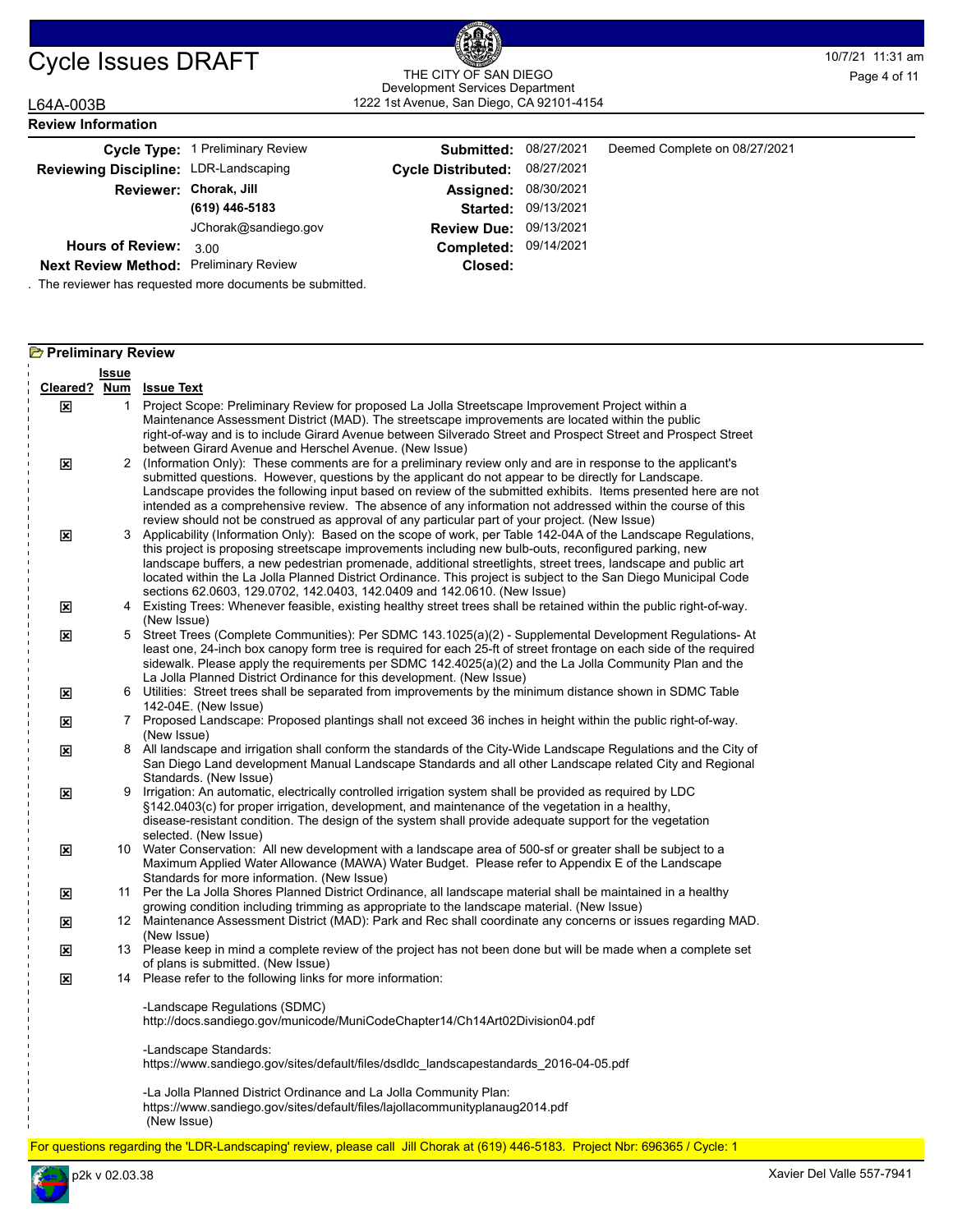## 1222 1st Avenue, San Diego, CA 92101-4154 THE CITY OF SAN DIEGO Development Services Department Page 5 of 11

#### L64A-003B **Review Information**

|                                               | Cycle Type: 1 Preliminary Review | <b>Submitted: 08/27/2021</b>  |                     | Deemed Complete on 08/27/2021 |
|-----------------------------------------------|----------------------------------|-------------------------------|---------------------|-------------------------------|
| Reviewing Discipline: LDR-Engineering Review  |                                  | Cycle Distributed: 08/27/2021 |                     |                               |
|                                               | Reviewer: Huynh, Khanh           | <b>Assigned: 08/30/2021</b>   |                     |                               |
|                                               | (619) 446-5299                   |                               | Started: 09/10/2021 |                               |
|                                               | KHuynh@sandiego.gov              | <b>Review Due: 09/13/2021</b> |                     |                               |
| <b>Hours of Review:</b>                       | 400                              | Completed: 09/14/2021         |                     |                               |
| <b>Next Review Method: Preliminary Review</b> |                                  | Closed:                       |                     |                               |

. The reviewer has indicated they want to review this project again. Reason chosen by the reviewer: First Review Issues.

. The reviewer has requested more documents be submitted.

. Your project still has 22 outstanding review issues with LDR-Engineering Review (all of which are new).

### **2** 1st Prelim Review **Information**

| Cleared? Num<br>□ | <b>Issue</b><br>1 | <b>Issue Text</b><br>If the project required any type of discretionary development or building permit, the following will be required:                                                                                                                                                                                                                                                                                                                  |
|-------------------|-------------------|---------------------------------------------------------------------------------------------------------------------------------------------------------------------------------------------------------------------------------------------------------------------------------------------------------------------------------------------------------------------------------------------------------------------------------------------------------|
| □                 |                   | (New Issue)<br>2 The San Diego Water Board adopted Order No. R9-2013-0001, NPDES No. CAS0109266, National Pollutant<br>Discharge Elimination System (NPDES) Permit and Waste Discharge Requirements for Discharges from the<br>Municipal Separate Storm Sewer Systems (MS4s) Draining the Watersheds within the San Diego Region. This<br>project will be required to adhere to the new Storm Water Development Regulations.                            |
| □                 |                   | (New Issue)<br>3 The applicant will be required to submit the current Storm Water Requirements Applicability Checklist. Submit<br>the checklist on the next submittal. (New Issue)                                                                                                                                                                                                                                                                      |
| □                 | 4                 | Based on the submittal, it appears that the project is a Priority Development Project. Please visit the link below                                                                                                                                                                                                                                                                                                                                      |
| □                 | 5                 | for further information and show how project will comply with the current Storm Water regulations. (New Issue)<br>The revised Storm Water Standards are available online at:                                                                                                                                                                                                                                                                            |
|                   |                   | https://www.sandiego.gov/development-services/industry/landdevcode/landdevmanual#stormwaterstandardsma<br>nual2018                                                                                                                                                                                                                                                                                                                                      |
| $\Box$            | 6                 | (New Issue)<br>Provide a site grading plans showing the following information below: (New Issue)                                                                                                                                                                                                                                                                                                                                                        |
| $\Box$            |                   | 7 Grading quantities, maximum height of cut/fill slope, the total acre to be graded.<br>Existing and proposed grading contours and the topographic source, date and datum.<br>All existing onsite public easement. No permanent structure will be allowed to located within the public<br>easements.<br>Drainage patterns.<br>The collection/discharge points for any site drains.<br>The type and location of all proposed treatment BMPs if required. |
|                   |                   | (New Issue)                                                                                                                                                                                                                                                                                                                                                                                                                                             |
| $\Box$            | 8                 | Based on the information provided, project will be conditioned for a grading permit. (New Issue)                                                                                                                                                                                                                                                                                                                                                        |
| □<br>$\Box$       | 9                 | The applicant shall submit a site plan that shows the following: (New Issue)<br>10 Legal Descriptions for the project site and all adjacent properties.<br>Vicinity Map, North Arrow, Scales.                                                                                                                                                                                                                                                           |
| □                 |                   | (New Issue)<br>11 Show the curb to property line, curb to centerline and ROW to ROW distances for Prospect Street, Girard<br>Avenue, Wall Street, and Silverado Street. (New Issue)                                                                                                                                                                                                                                                                     |
| □                 |                   | 12 Show all existing public utilities adjacent to the project site and the water services and sewer laterals, storm                                                                                                                                                                                                                                                                                                                                     |
| □                 |                   | water pipes, and their easements, serving the project site. (New Issue)<br>13 Project site has existing storm drain structures within proposed limits. Please show and call out what is<br>proposed for these structures and how proposed improvements may affect them. (New Issue)                                                                                                                                                                     |
| □                 |                   | 14 Please provide a drainage report showing existing and proposed drainage patterns. Please clarify how pop outs<br>may affect drainage flow patterns. (New Issue)                                                                                                                                                                                                                                                                                      |
| □                 |                   | 15 Project proposes modification of existing storm drain structures and biofiltration in the ROW. Therefore, Street<br>Division, Transportation & Storm Water (TSW) Department need to review the plans. Please contact your DPM<br>to add them to the next review cycle. (New Issue)                                                                                                                                                                   |
| □                 |                   | 16 An Encroachment Maintenance Removal Agreement will be required for any existing/proposed private<br>improvements in the right-of-way (including any landscaping or irrigation). (New Issue)                                                                                                                                                                                                                                                          |

For questions regarding the 'LDR-Engineering Review' review, please call Khanh Huynh at (619) 446-5299. Project Nbr: 696365 / Cycle: 1

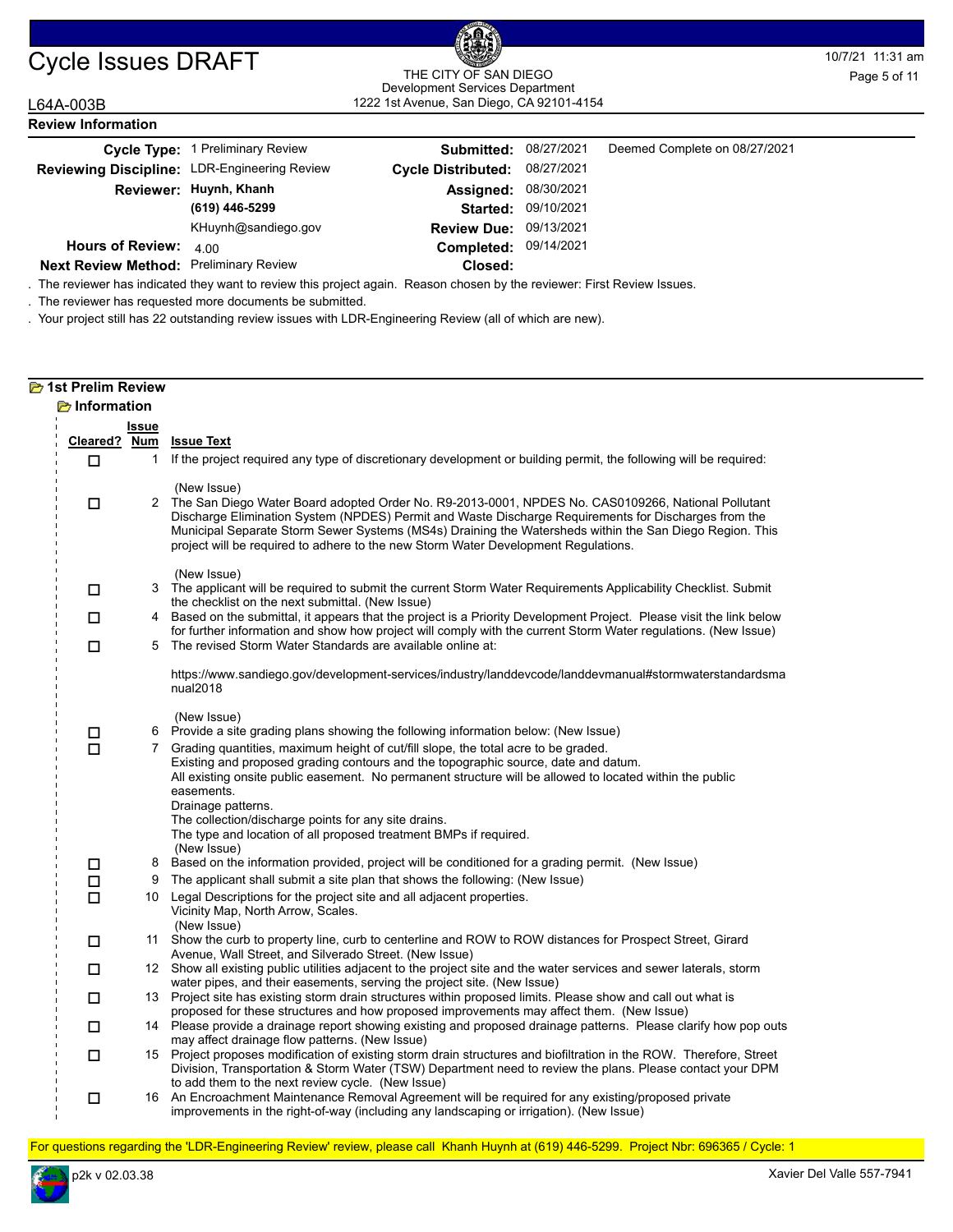#### Cycle Issues DRAFT THE CITY OF SAN DIEGO THE CONTROL DRAFT THE CITY OF SAN DIEGO 1222 1st Avenue, San Diego, CA 92101-4154 THE CITY OF SAN DIEGO Development Services Department

### L64A-003B

|          | Issue |                                                                                                                                                                                                                                                                                                                                |
|----------|-------|--------------------------------------------------------------------------------------------------------------------------------------------------------------------------------------------------------------------------------------------------------------------------------------------------------------------------------|
| Cleared? | Num   | <b>Issue Text</b>                                                                                                                                                                                                                                                                                                              |
|          | 17    | Please clarify and call out on plans the maintenance responsibilities of the proposed improvements that are in<br>the ROW, including the proposed Biofiltration basins. (New Issue)                                                                                                                                            |
|          |       | 18 Please note, the applicant may be required to replace additional public improvements that are not to current City<br>Standard or are damaged during construction. (New Issue)                                                                                                                                               |
|          |       | 19 Based on the proposed improvements applicant may be required to obtain a NDP, SDP, or CDP discretionary<br>permit. (New Issue)                                                                                                                                                                                              |
|          |       | Response to questionnaire                                                                                                                                                                                                                                                                                                      |
|          | Issue |                                                                                                                                                                                                                                                                                                                                |
| Cleared? | Num   | <b>Issue Text</b>                                                                                                                                                                                                                                                                                                              |
|          | 20    | Response to question # C (a) regarding the paving at the intersection. LDR-Engineering cannot provide an<br>answer now as we need additional information. Please provide more details of the paving and the exact<br>location. Please refer to City of San Diego Schedule "J", SDG-113 for standard street paving. (New Issue) |

21 Response to question # C (b) regarding the dimension geometry for curb & extensions. Please refer to LDR-Transportation Review for additional information. Please provide curb radius for all pop outs and provide dimensioned street cross sections. Additional comments may be recommended once we receive requested information. (New Issue)  $\Box$ 

22 This completes the Engineering Review of this submittal. Additional conditions may be recommended pending further review or any redesign of this project. (New Issue)  $\Box$ 

For questions regarding the 'LDR-Engineering Review' review, please call Khanh Huynh at (619) 446-5299. Project Nbr: 696365 / Cycle: 1

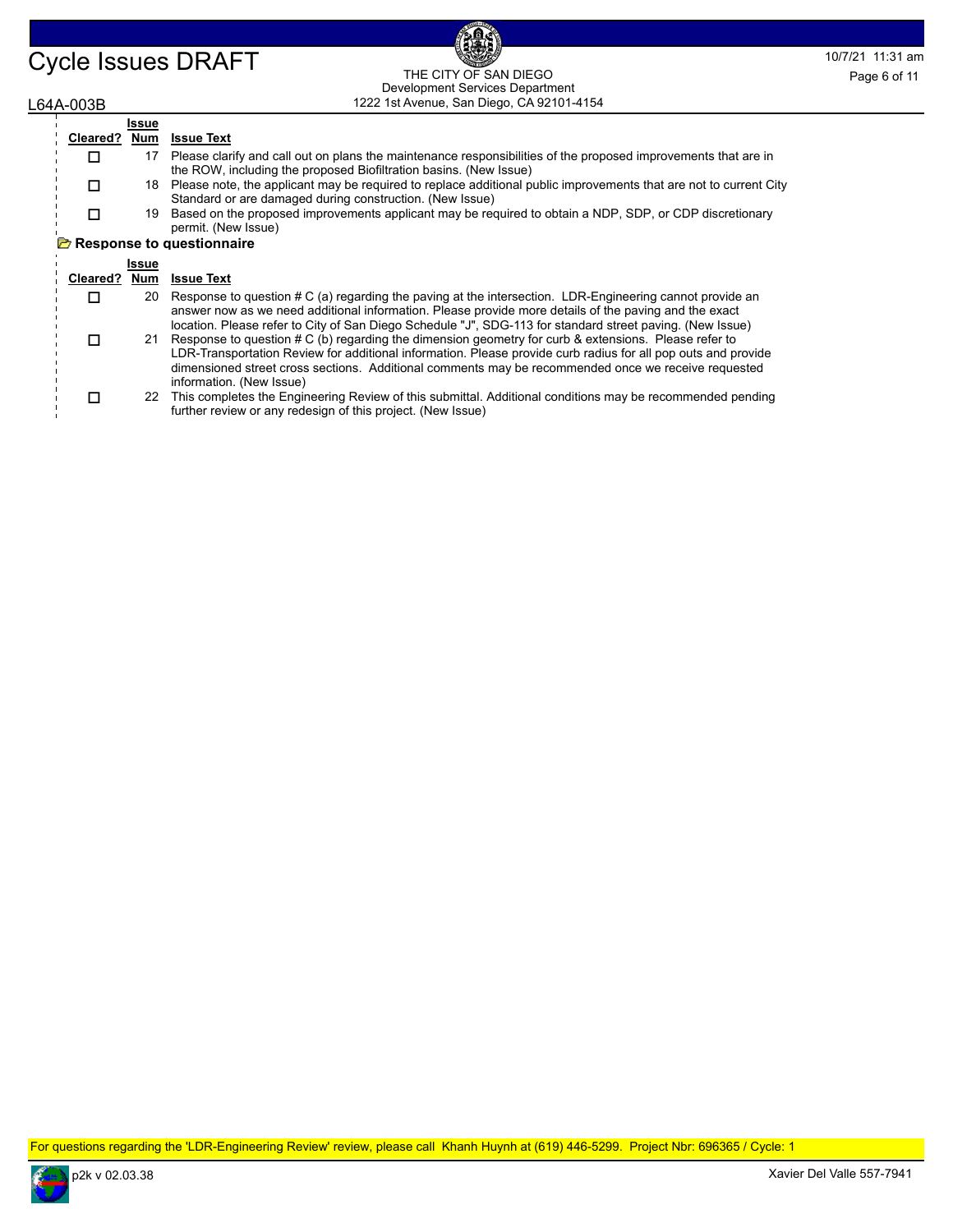#### 1222 1st Avenue, San Diego, CA 92101-4154 THE CITY OF SAN DIEGO Development Services Department

**Closed:**

| L64A-003B                                    | 1222 1st Avenue, San Diego, CA 92101-4154 |                               |                     |                               |  |
|----------------------------------------------|-------------------------------------------|-------------------------------|---------------------|-------------------------------|--|
| <b>Review Information</b>                    |                                           |                               |                     |                               |  |
|                                              | Cycle Type: 1 Preliminary Review          | Submitted:                    | 08/27/2021          | Deemed Complete on 08/27/2021 |  |
| Reviewing Discipline: LDR-Transportation Dev |                                           | Cycle Distributed: 08/27/2021 |                     |                               |  |
|                                              | Reviewer: Valera, Pedro                   | Assigned:                     | 08/30/2021          |                               |  |
|                                              | (619) 446-5382                            |                               | Started: 09/16/2021 |                               |  |
|                                              | PValera@sandiego.gov                      | <b>Review Due: 09/13/2021</b> |                     |                               |  |
| Hours of Review: $4.50$                      |                                           | Completed: 09/16/2021         |                     |                               |  |

**Next Review Method: Preliminary Review** 

. The reviewer has indicated they want to review this project again. Reason chosen by the reviewer: First Review Issues.

. The reviewer has requested more documents be submitted.

. Your project still has 13 outstanding review issues with LDR-Transportation Dev (all of which are new).

#### **Prelim Review - 09/16/21**

|          | <b>Issue</b> |                                                                                                                                                                                                                                                                                                                                                                                                                                                                                                                                                                                |
|----------|--------------|--------------------------------------------------------------------------------------------------------------------------------------------------------------------------------------------------------------------------------------------------------------------------------------------------------------------------------------------------------------------------------------------------------------------------------------------------------------------------------------------------------------------------------------------------------------------------------|
| Cleared? | <u>Num</u>   | <b>Issue Text</b>                                                                                                                                                                                                                                                                                                                                                                                                                                                                                                                                                              |
| ×        | $\mathbf{1}$ | Scope:<br>LA JOLLA: Multi-discipline Preliminary Review for proposed La Jolla Streetscape Improvement Project within a<br>Maintenance Assessment District. The streetscape improvements include intersection pop-outs, intersection<br>reconfigurations and on-street parking reconfiguration (loss of 3 spaces) located within the public right-of way at<br>Girard Avenue between Silverado Street and Prospect Street, and Prospect Street between Girard Avenue<br>West and Herschel Avenue. The improvements are in a 2035 Transit Priority Area and Coastal Overlay Zone |
| $\Box$   |              | (NAPP2) within the La Jolla Community Plan area, CD1. (New Issue)<br>2 Preliminary Review:<br>The purpose of this preliminary review is to answer questions by the applicant. It is not a complete review of the<br>project which is typically conducted during the development permit application submittal. The absence of any<br>information not addressed within the course of this review should not be construed as approval of any particular<br>part of the proposed project. Applicant had specific questions for Transportation Development. (New Issue)             |
| □        |              | 3 Question C.b:<br>Please confirm dimensions and geometry for curb extensions and intersection geometry. (New Issue)                                                                                                                                                                                                                                                                                                                                                                                                                                                           |
| П        |              | 4 Response to Question C.b<br>The plans do not show dimensions for proposed intersection pop-outs and proposed intersection<br>reconfigurations along Prospect Street at Girard Avenue West, Girard Avenue East and Herschel Avenue.<br>Please revise plans to provide dimensions as necessary to demonstrate compliance with Street Design Manual<br>standards for intersection pop-outs (Section 3.3.3) and intersection design (Section 2.4). Please clarify whether<br>any deviations to Street Design Manual standards are being proposed. (New Issue)                    |
| $\Box$   | 5            | Question C.c:<br>The La Jolla Community Plan identifies Prospect Street as a Class II Bicycle Lane. Does the City of San Diego<br>have a preferred roadway configuration to accommodate for the Class II facility as indicated in the Community<br>Plan? (New Issue)                                                                                                                                                                                                                                                                                                           |
| П        | 6            | Response to Question C.c.<br>Prospect Street is classified in the La Jolla Community Plan as a Two-Lane Collector. Per the Street Design<br>Manual, the preferred roadway configuration for a two-lane collector with Class II bike lanes is 11 ft wide travel<br>lanes with 6 ft wide bike lanes and 2 ft buffer on each side. Please revise plans as necessary to demonstrate<br>that this configuration can be provided within the existing public ROW. (New Issue)                                                                                                         |
| $\Box$   |              | 7 VMT Information:<br>If discretionary review were required, this project may be presumed to have a less than significant VMT impact<br>and screened out from performing a full VMT analysis as a transportation project that will provide intersection<br>configuration changes and traffic calming devices; and will not add motor vehicle capacity. (New Issue)                                                                                                                                                                                                             |
| $\Box$   |              | 8 Public Improvements:<br>Please revise Sheet A0.2 Site Plan and Sheet A0.4 Sections to clearly show and dimension all existing and<br>proposed public improvements of Prospect Street, Girard Avenue, Silverado Street, Wall Street and Herschel<br>Avenue, including centerline to property line distance, centerline to curb line distance, travel lane configuration<br>and width, bicycle facilities and width, parking area and width, and sidewalk location and width. (New Issue)                                                                                      |
| □        | 9            | Mid-Block Crossing:<br>Table 1 in Exhibit A dated 08/18/2021 prepared by M.W. Steele Groupe, Inc, lists the addition of a mid-block<br>crossing along Girard Avenue. Please revise this item to state bulb-out at existing mid-block crossing. (New<br>Issue)                                                                                                                                                                                                                                                                                                                  |
| $\Box$   |              | 10 Sight Distance:<br>Please demonstrate provision of adequate sight distance (including vertical and horizontal as appropriate) at<br>intersections of Prospect Street/Girard Avenue (West), Prospect Street/Girard Avenue (East) and Prospect<br>Street/Herschel Avenue, per City of San Diego Street Design Manual Section 6.1.3(8) in conformance with<br>AASHTO standards. (New Issue)                                                                                                                                                                                    |

For questions regarding the 'LDR-Transportation Dev' review, please call Pedro Valera at (619) 446-5382. Project Nbr: 696365 / Cycle: 1

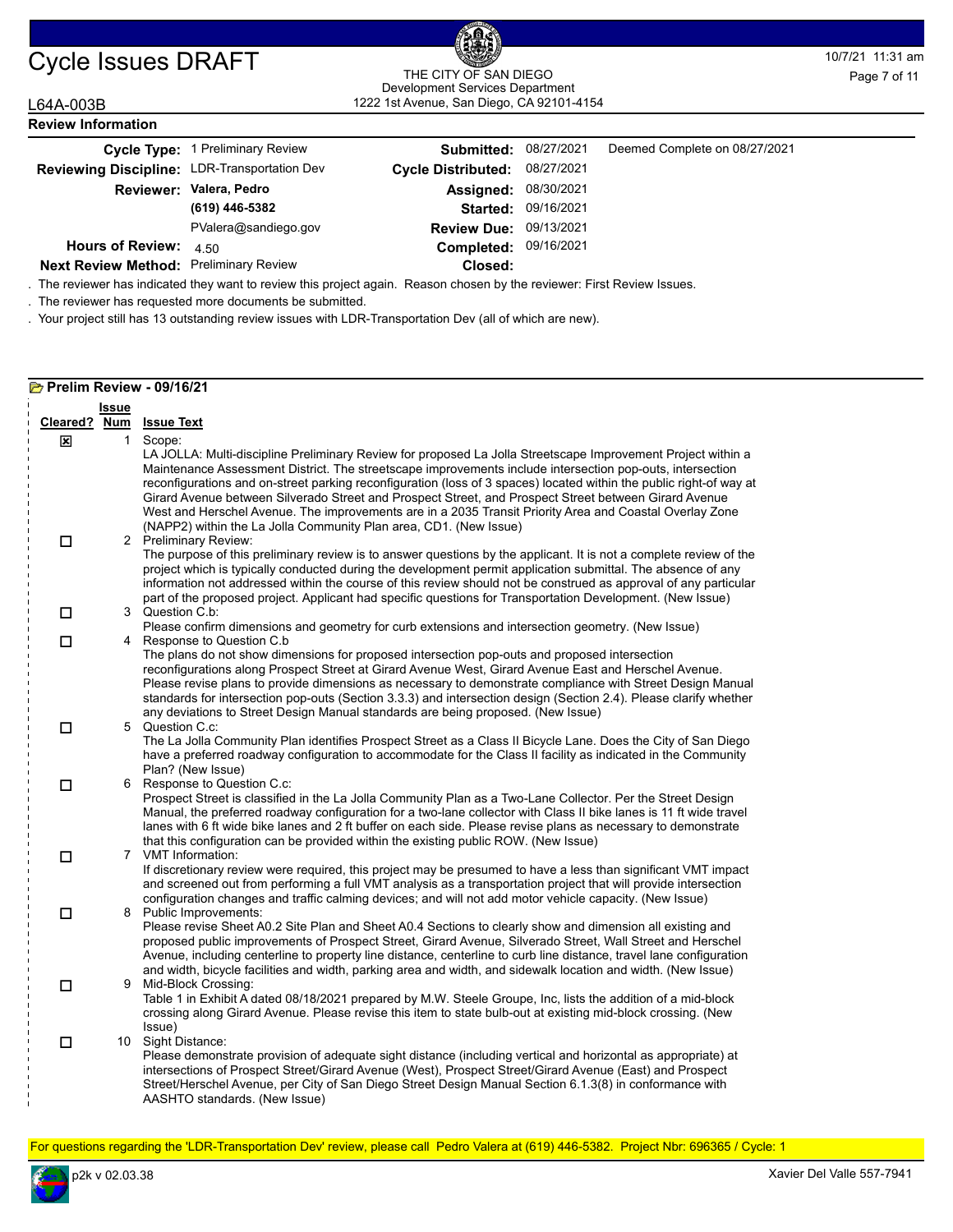### Cycle Issues DRAFT THE CITY OF SAN DIEGO Page 8 of 11 1222 1st Avenue, San Diego, CA 92101-4154 THE CITY OF SAN DIEGO Development Services Department Page 8 of 11

| <sub>-</sub> 64A-003B |              | 1222 1st Avenue, San Diego, CA 92101-4154                                                                                                                                                                                                                                                                              |  |  |  |
|-----------------------|--------------|------------------------------------------------------------------------------------------------------------------------------------------------------------------------------------------------------------------------------------------------------------------------------------------------------------------------|--|--|--|
|                       | <b>Issue</b> |                                                                                                                                                                                                                                                                                                                        |  |  |  |
| Cleared?              | Num          | <b>Issue Text</b>                                                                                                                                                                                                                                                                                                      |  |  |  |
|                       | 11           | Net Parking Change:                                                                                                                                                                                                                                                                                                    |  |  |  |
|                       |              | Sheet A0.3 proposes a net loss of 3 on-street parking spaces resulting from the proposed improvements.<br>Please clarify what alternative on-street parking configuration was considered to provide an increase or net loss<br>of zero parking spaces and if an alternative configuration can be provided. (New Issue) |  |  |  |
| $\Box$                |              | 12 Proposed Parking:                                                                                                                                                                                                                                                                                                   |  |  |  |
|                       |              | Please revise Sheet A0.3 and Table 1 in Exhibit A (prepared by M.W. Steele) to state 16 spaces to be added on<br>Upper Girard, not Lower Girard; and show the minimum parking stall dimensions of all newly created or<br>restriped spaces per SDMC section 142.0560(b). (New Issue)                                   |  |  |  |
| П                     | 13           | Transit:                                                                                                                                                                                                                                                                                                               |  |  |  |
|                       |              | Please show and call out nearest bus stops on the site plan. (New Issue)                                                                                                                                                                                                                                               |  |  |  |
| $\Box$                | 14           | Drafting:                                                                                                                                                                                                                                                                                                              |  |  |  |
|                       |              | Please revise Sheet A0.3 to label Prospect Street as Street and not Place. Please revise Utility Exhibit to shift<br>Prospect St label to the correct location. (New Issue)                                                                                                                                            |  |  |  |

For questions regarding the 'LDR-Transportation Dev' review, please call Pedro Valera at (619) 446-5382. Project Nbr: 696365 / Cycle: 1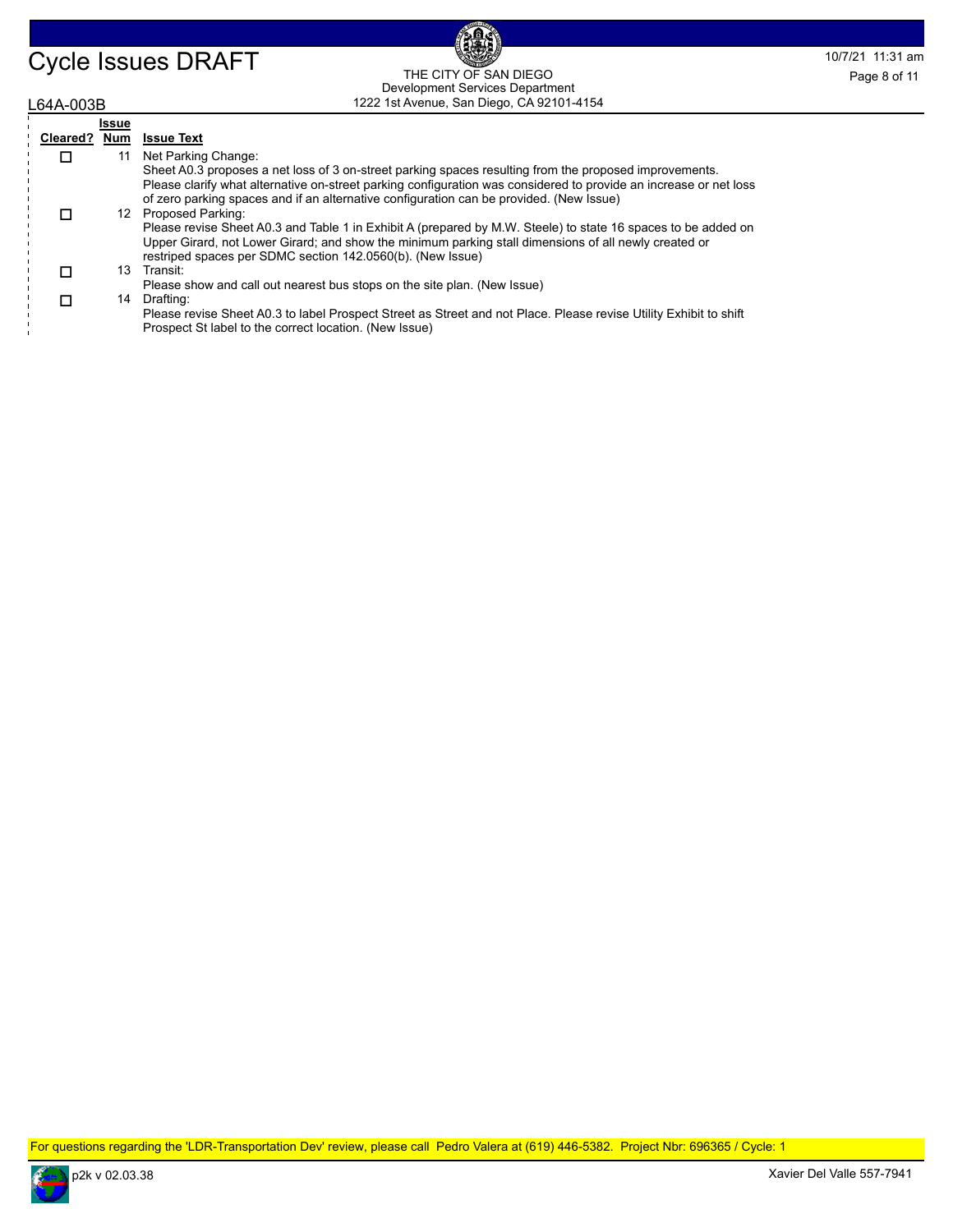## 1222 1st Avenue, San Diego, CA 92101-4154 THE CITY OF SAN DIEGO Development Services Department Page 9 of 11

| L64A-003B                                     |                                                | 1222 1st Avenue, San Diego, CA 92101-4154 |            |                               |  |
|-----------------------------------------------|------------------------------------------------|-------------------------------------------|------------|-------------------------------|--|
| <b>Review Information</b>                     |                                                |                                           |            |                               |  |
|                                               | Cycle Type: 1 Preliminary Review               | Submitted:                                | 08/27/2021 | Deemed Complete on 08/27/2021 |  |
|                                               | Reviewing Discipline: Plan-Long Range Planning | <b>Cycle Distributed:</b>                 | 08/27/2021 |                               |  |
|                                               | Reviewer: Pangilinan, Marlon                   | Assigned:                                 | 08/30/2021 |                               |  |
|                                               | (619) 235-5293                                 | <b>Started:</b>                           | 09/13/2021 |                               |  |
|                                               | mpangilinan@sandiego.gov                       | <b>Review Due: 09/13/2021</b>             |            |                               |  |
| <b>Hours of Review:</b>                       | 2.00                                           | Completed: 09/13/2021                     |            |                               |  |
| <b>Next Review Method: Preliminary Review</b> |                                                | Closed:                                   |            |                               |  |

. The reviewer has indicated they want to review this project again. Reason chosen by the reviewer: First Review Issues.

. The reviewer has requested more documents be submitted.

. Your project still has 3 outstanding review issues with Plan-Long Range Planning (all of which are new).

## **La Jolla Community Plan and LC**

#### **Preliminary Review Submittal GENERAL COMMENTS**

| Cleared? Num<br>区<br><b>P</b> LAND USE | <b>Issue</b><br>1   | <b>Issue Text</b><br>INFO ONLY - These comments are draft and subject to change until presented by the City's assigned<br>Development Project Manager in conjunction with the project Assessment Letter. Staff is unable to process<br>formal, intermediate plan changes and updates outside the full submitted cycle. A formal response to these<br>comments must be made through the resubmittal process in response to the full Assessment Letter. Your DSD<br>Development Project Manager can assist with further questions. (New Issue) [Recommended]                                                                                                                                                                                                                                                                                                                                                                                                                                                                                                                     |  |  |  |
|----------------------------------------|---------------------|--------------------------------------------------------------------------------------------------------------------------------------------------------------------------------------------------------------------------------------------------------------------------------------------------------------------------------------------------------------------------------------------------------------------------------------------------------------------------------------------------------------------------------------------------------------------------------------------------------------------------------------------------------------------------------------------------------------------------------------------------------------------------------------------------------------------------------------------------------------------------------------------------------------------------------------------------------------------------------------------------------------------------------------------------------------------------------|--|--|--|
|                                        | <b>Issue</b>        |                                                                                                                                                                                                                                                                                                                                                                                                                                                                                                                                                                                                                                                                                                                                                                                                                                                                                                                                                                                                                                                                                |  |  |  |
| Cleared?                               | Num                 | <b>Issue Text</b>                                                                                                                                                                                                                                                                                                                                                                                                                                                                                                                                                                                                                                                                                                                                                                                                                                                                                                                                                                                                                                                              |  |  |  |
| 図                                      | 2                   | INFO ONLY - The proposed streetscape project would be located within street, public Right-of-way and<br>surrounded by properties designated as Commercial/Mixed-Use. The Commercial Land Use Element also<br>identifies the project site within office and visitor commercial areas where the goals are to promote<br>pedestrian-oriented features to improve pedestrian safety, access, and ease of movement through all<br>commercial areas and to revitalize commercial retail areas to strengthen, reinforce and unify existing retail<br>districts within La Jolla (continued). (New Issue) [Recommended]                                                                                                                                                                                                                                                                                                                                                                                                                                                                 |  |  |  |
| 区                                      | 3                   | The proposed project consisting of expansion of sidewalk, mid-block crossing, creation of a pedestrian<br>promenade, new bulb-outs, reconfiguration of a one-way street to a two-way street, added parking, expanded<br>landscape buffers for tree planting, streetlights and furniture, and public art would achieve these goals. (New<br>Issue) [Recommended]                                                                                                                                                                                                                                                                                                                                                                                                                                                                                                                                                                                                                                                                                                                |  |  |  |
| <b>COMMERCIAL LAND USE</b>             |                     |                                                                                                                                                                                                                                                                                                                                                                                                                                                                                                                                                                                                                                                                                                                                                                                                                                                                                                                                                                                                                                                                                |  |  |  |
|                                        | Issue               |                                                                                                                                                                                                                                                                                                                                                                                                                                                                                                                                                                                                                                                                                                                                                                                                                                                                                                                                                                                                                                                                                |  |  |  |
| Cleared? Num                           |                     | <b>Issue Text</b>                                                                                                                                                                                                                                                                                                                                                                                                                                                                                                                                                                                                                                                                                                                                                                                                                                                                                                                                                                                                                                                              |  |  |  |
| П<br>п                                 | $\overline{4}$<br>5 | Commercial development recommendations in the Commercial Land Use Element call for enhancing large,<br>unbroken open areas of concrete with pattern paving or landscaping in order to break up monotonous areas and<br>that that decorative paving should also be used to identify safe crossing areas for pedestrians at major street<br>crossings. The applicant should consider these treatments for the proposed mid-block crossing, pedestrian<br>promenade, and for improved intersection locations. (New Issue)<br>The Commercial Land Use Element also calls for unifying the streetscape system by providing an overall<br>landscaping and streetscape master plan for commercially designated areas in accordance with tree<br>specifications and planting guidelines contained in the citywide landscape regulations and standards. The<br>applicant should indicate whether the existing street tree theme will be continued or whether there will be an<br>updated theme consistent with citywide landscape regulations and standards and with the community plan |  |  |  |
|                                        |                     | recommended street trees. (New Issue)                                                                                                                                                                                                                                                                                                                                                                                                                                                                                                                                                                                                                                                                                                                                                                                                                                                                                                                                                                                                                                          |  |  |  |
| <b>EXTRANSPORTATION</b>                |                     |                                                                                                                                                                                                                                                                                                                                                                                                                                                                                                                                                                                                                                                                                                                                                                                                                                                                                                                                                                                                                                                                                |  |  |  |
|                                        | Issue               |                                                                                                                                                                                                                                                                                                                                                                                                                                                                                                                                                                                                                                                                                                                                                                                                                                                                                                                                                                                                                                                                                |  |  |  |

|  | Cleared? Num Issue Text                                                                                    |
|--|------------------------------------------------------------------------------------------------------------|
|  | 6 REQUIRED - The applicant is encouraged to include bicycle parking e.g bike corrals and spaces to support |
|  | micro-mobility (e.g. scooters). (New Issue)                                                                |

For questions regarding the 'Plan-Long Range Planning' review, please call Marlon Pangilinan at (619) 235-5293. Project Nbr: 696365 / Cycle: 1

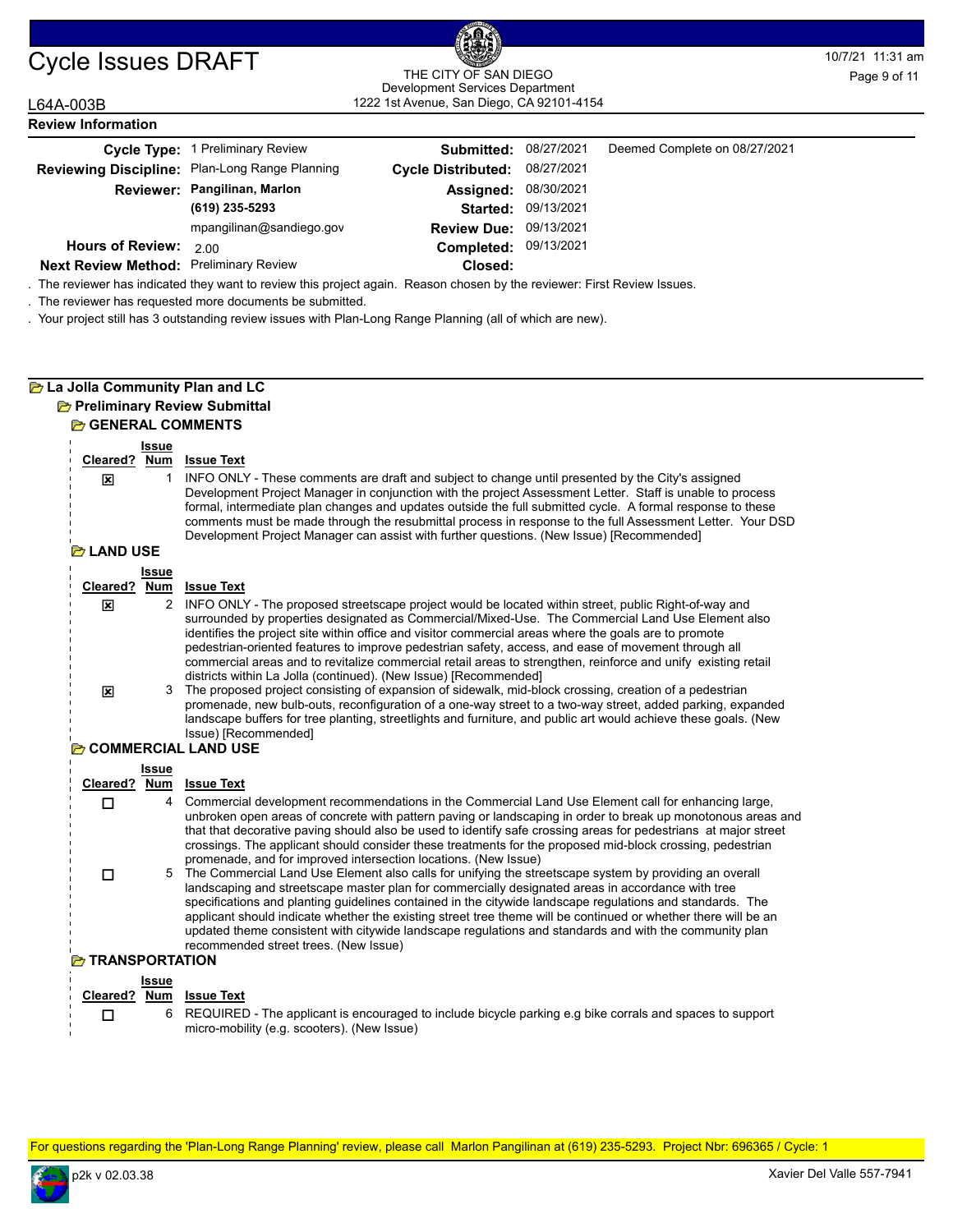#### Cycle Issues DRAFT THE CITY OF SAN DIEGO THE CONTROL DRAFT THE CITY OF SAN DIEGO 1222 1st Avenue, San Diego, CA 92101-4154 THE CITY OF SAN DIEGO Development Services Department

#### L64A-003B **Review Information**

|                                               | Cycle Type: 1 Preliminary Review | <b>Submitted: 08/27/2021</b> |                            | Deemed Complete on 08/27/2021 |  |
|-----------------------------------------------|----------------------------------|------------------------------|----------------------------|-------------------------------|--|
| Reviewing Discipline: PUD-Water & Sewer Dev   |                                  | <b>Cycle Distributed:</b>    | 08/27/2021                 |                               |  |
|                                               | Reviewer: Jimenez, Meryl         | <b>Assigned: 09/03/2021</b>  |                            |                               |  |
|                                               | (619) 446-5098                   |                              | <b>Started: 09/09/2021</b> |                               |  |
|                                               | MBJimenez@sandiego.gov           | Review Due: 09/13/2021       |                            |                               |  |
| <b>Hours of Review:</b>                       | 1.50                             | Completed: 09/13/2021        |                            |                               |  |
| <b>Next Review Method: Preliminary Review</b> |                                  | Closed:                      |                            |                               |  |

. The reviewer has indicated they want to review this project again. Reason chosen by the reviewer: First Review Issues.

. The reviewer has requested more documents be submitted.

. Your project still has 5 outstanding review issues with PUD-Water & Sewer Dev (all of which are new).

#### **Informational Items Issue Cleared ? Num Issue Text** 1 All proposed public water and sewer facilities, must be designed and constructed in accordance with established criteria in the most current edition of the City of San Diego Water and Sewer Facility Design Guidelines and City regulations, standards and practices pertaining thereto. (New Issue)  $\boldsymbol{\mathsf{x}}$ 2 No trees or shrubs exceeding three feet in height at maturity shall be installed within ten feet of any sewer and five feet of any water facilities. (New Issue) 図 3 If you have any questions regarding water and sewer comments, please contact Meryl Jimenez at (619) 446-5098 or via email at Mbjimenez@sandiego.gov. (New Issue) 区 **1st PR Comments Issue Cleared ? Num Issue Text**  $\Box$  4 If the project requires any type of development or building permit, the following will be required: (New Issue) 5 On the site plan, show and label all existing sewer and water utilities, including size, material and reference drawing. (New Issue)  $\Box$ 6 Show all water appurtenances. Labels should indicate the service size, whether existing or proposed, and the type of service (Domestic, Irrigation, or Fire). (New Issue)  $\Box$  7 Show the proposed water and sewer mains, water services and sewer laterals. (New Issue)  $\Box$

8 Response to Question E: The water and sewer mains would need to be relocated within the remaining paved portion of the right of way. Water and Sewer Realignment Study will be required prior to discretionary or ministerial permit. (New Issue)

For questions regarding the 'PUD-Water & Sewer Dev' review, please call Meryl Jimenez at (619) 446-5098. Project Nbr: 696365 / Cycle: 1